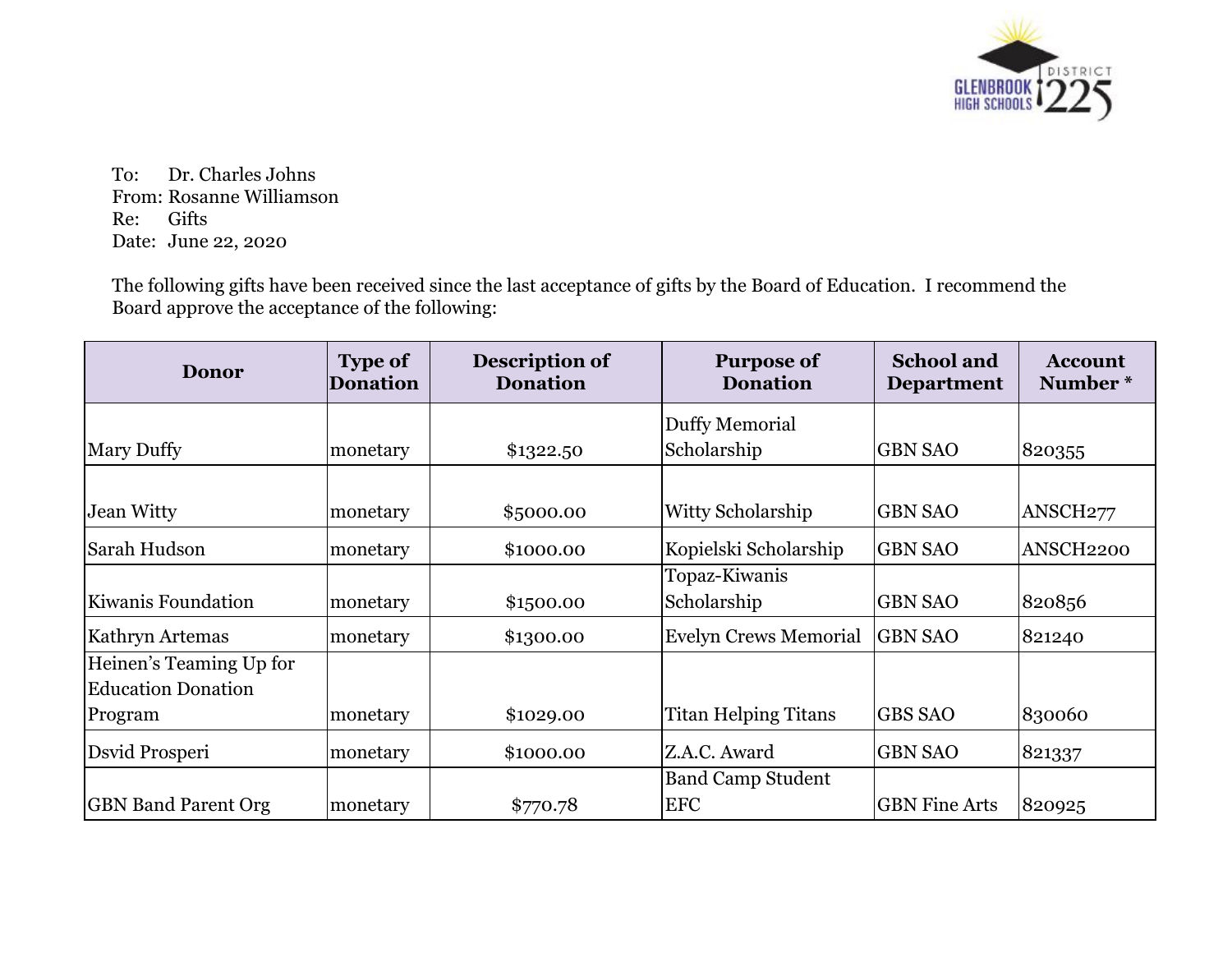

| Margaret Simonsen via T.          |          |             | <b>William Simonsen</b>        |                |        |
|-----------------------------------|----------|-------------|--------------------------------|----------------|--------|
| <b>Rowe Price Program</b>         | monetary | \$10,000.00 | Memorial Scholarship           | <b>GBN SAO</b> | 821331 |
| Mary Ha                           | monetary | \$500.00    | Ha-Vickery Scholarship         | <b>GBN SAO</b> | 820849 |
| John Vickery                      | monetary | \$500.00    | Ha-Vickery Scholarship         | <b>GBN SAO</b> | 820849 |
|                                   |          |             | Hynda Gamze                    |                |        |
| <b>Footprints Foundation</b>      | monetary | \$1000.00   | Scholarship                    | <b>GBN SAO</b> | 820554 |
|                                   |          |             | Duffy Memorial                 |                |        |
| <b>Mary Duffy</b>                 | monetary | \$500.00    | Scholarship                    | <b>GBN SAO</b> | 820355 |
| Waterway Gas & Wash               | monetary | \$1000.00   | Waterway Scholarship           | <b>GBN SAO</b> | 821338 |
| <b>Amber Orchesis Foundation</b>  | monetary | \$1000.00   | Orchesis Scholarship           | <b>GBS SAO</b> | 839000 |
| Jared Palmer/Melissa              |          |             | <b>Brian Kennedy</b>           |                | 830851 |
| Derbyshire                        | monetary | \$2500.00   | Scholarship                    | <b>GBS SAO</b> |        |
|                                   |          |             | <b>Carol Rogal Memorial</b>    |                |        |
| Mr. Ira Rogal                     | monetary | \$5000.00   | Scholarships                   | <b>GBS SAO</b> | 830849 |
| <b>Scott Glass/Glass Family</b>   | monetary | \$1000.00   | Mama Glass Scholarship GBS SAO |                | 830853 |
|                                   |          |             | <b>CCPC Bright Start and</b>   |                |        |
| Chicago Covenant                  |          |             | <b>Follow Your Dream</b>       |                |        |
| Presbyterian Church               | monetary | \$2000.00   | Scholarships                   | <b>GBS SAO</b> | 830851 |
| John Pellouchoud/Ann              |          |             | <b>Craig Stifler Swimming</b>  |                |        |
| Osmolak                           | monetary | \$1000.00   | Scholarship                    | <b>GBS SAO</b> | 830857 |
|                                   |          |             | Dan Johnson                    |                |        |
| <b>Binstein Family Foundation</b> | monetary | \$1000.00   | Scholarship                    | <b>GBS SAO</b> | 830851 |
| <b>Field Middle School</b>        | monetary | \$1000.00   | Dan Razes Scholarship          | <b>GBS SAO</b> | 830851 |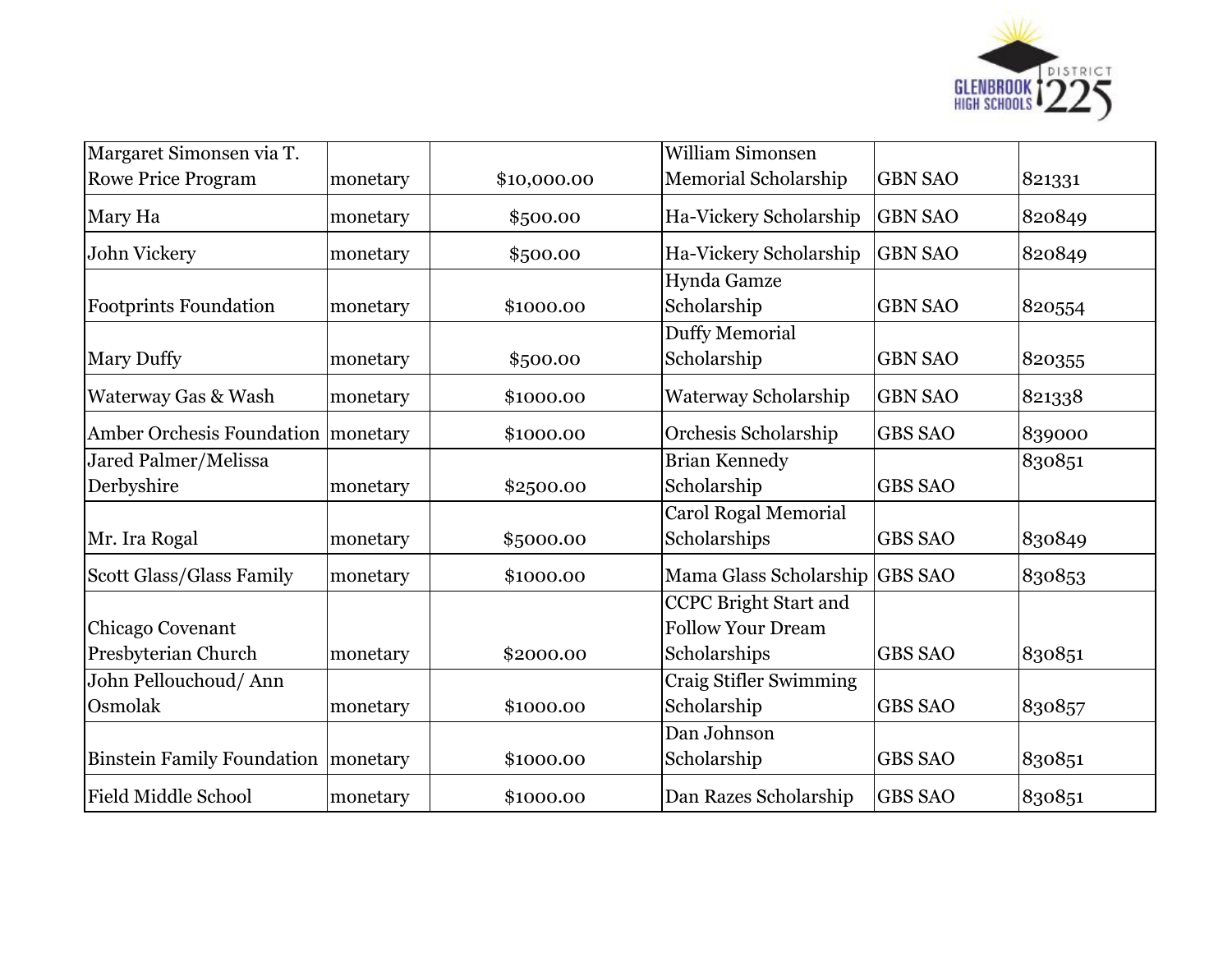

| Friends of the Glenview        |          |           |                                |                |        |
|--------------------------------|----------|-----------|--------------------------------|----------------|--------|
| Library                        | monetary | \$5000.00 | FGL Scholarships               | <b>GBS SAO</b> | 830851 |
|                                |          |           | <b>GBSIL Alumni Parent</b>     |                |        |
|                                |          |           | and Sue McGee                  |                |        |
| <b>GBSIL</b>                   | monetary | \$2000.00 | Scholarships                   | <b>GBS SAO</b> | 830851 |
| <b>GEA</b>                     | monetary | \$2250.00 | <b>GEA</b> Scholarships        | <b>GBS SAO</b> | 830851 |
| <b>Glenview Lions Club</b>     | monetary | \$1000.00 | Lions Club Scholarship         | <b>GBS SAO</b> | 830851 |
| <b>Glenview State Bank</b>     | monetary | \$4000.00 | <b>GSB</b> Scholarships        | <b>GBS SAO</b> | 830851 |
|                                |          |           | <b>Glenview Sunrise Rotary</b> |                |        |
| <b>Glenview Sunrise Rotary</b> | monetary | \$1000.00 | Scholarship                    | <b>GBS SAO</b> | 830851 |
|                                |          |           | <b>Irwin Lyons Memorial</b>    |                |        |
| Ms. Marsha Lyons               | monetary | \$1000.00 | Scholarship                    | <b>GBS SAO</b> | 830851 |
|                                |          |           | James                          |                |        |
|                                |          |           | Nettleton/Optimist             |                |        |
|                                |          |           | Club/Robert J O'Hara           |                |        |
| Mr. Tom Durment                | monetary | \$3000.00 | Scholarships                   | <b>GBS SAO</b> | 830851 |
|                                |          |           | <b>Jane Pope Memorial</b>      |                |        |
| Ms. Karen LeBlanc              | monetary | \$1000.00 | Scholarship                    | <b>GBS SAO</b> | 830851 |
|                                |          |           | Jerfita Key to Success         |                |        |
| Ms. Missy Jerfita              | monetary | \$1500.00 | Scholarship                    | <b>GBS SAO</b> | 830851 |
|                                |          |           | Linda Kocian Memorial          |                |        |
| Ms. Jessica Kocian             | monetary | \$4500.00 | Scholarship                    | <b>GBS SAO</b> | 830859 |
|                                |          |           | Mike Lanphere Spirit           |                |        |
| Ms Aimee Lanphere              | monetary | \$1000.00 | Award                          | <b>GBS SAO</b> | 830851 |
| Ms. Melinda Deuster            | monetary | \$1000.00 | Ross Taylor Mem. Awd           | <b>GBS SAO</b> | 830851 |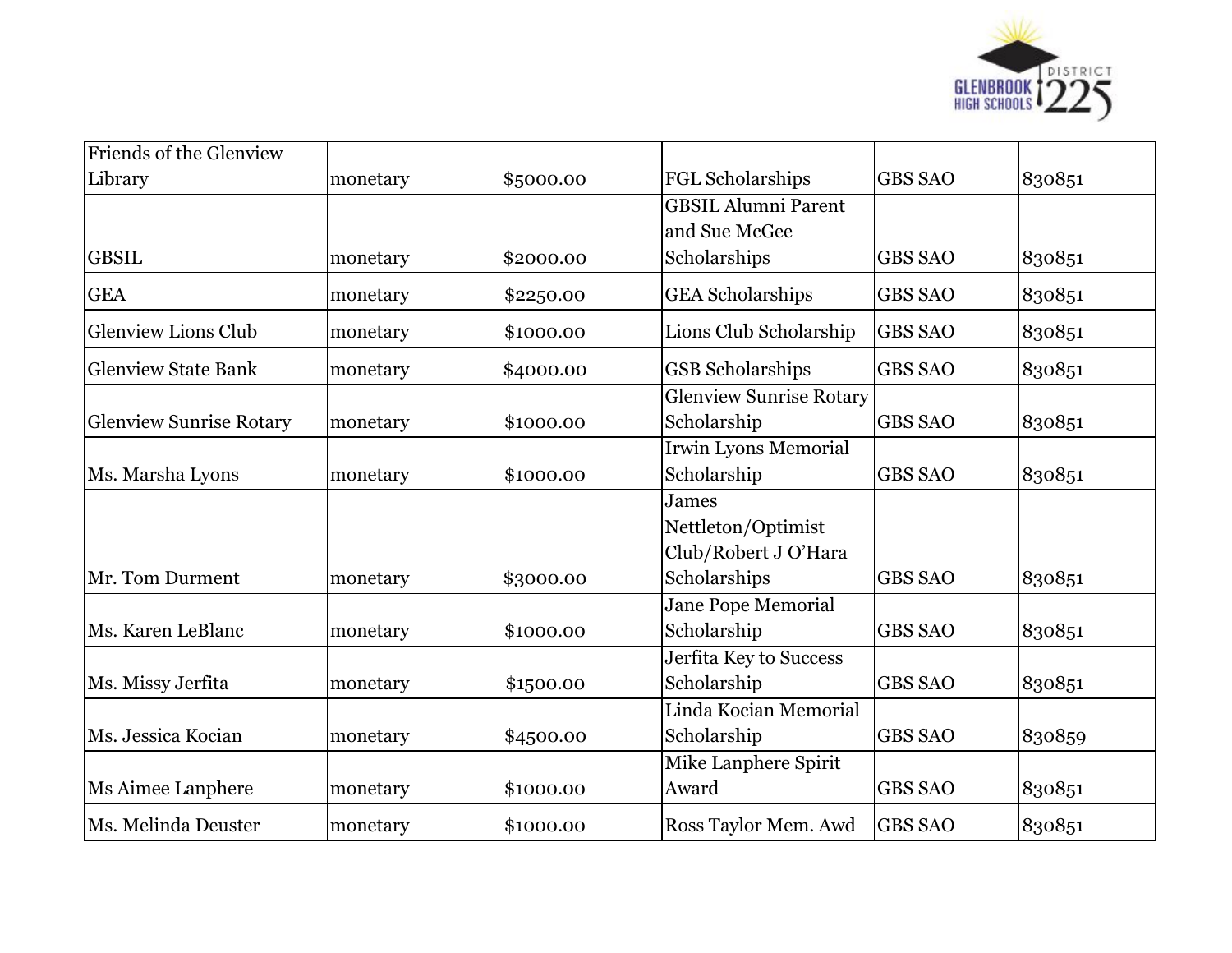

| <b>MLB</b> (Making Lives Better)                          |          |                   | <b>MLB</b> of Glenview                                 |                        |        |
|-----------------------------------------------------------|----------|-------------------|--------------------------------------------------------|------------------------|--------|
| Public Charity                                            | monetary | \$5000.00         | Scholarship                                            | <b>GBS SAO</b>         | 830851 |
|                                                           |          |                   | <b>Richard Goodspeed</b>                               |                        |        |
| <b>Goodspeed Family</b>                                   | monetary | \$1000.00         | Memorial Scholarship                                   | <b>GBS SAO</b>         | 830848 |
| Kiwanis Club of                                           |          |                   | Topaz/Kiwanis                                          |                        |        |
| Glenview/Northbrook                                       | monetary | \$1500.00         | Scholarship                                            | <b>GBS SAO</b>         | 830851 |
|                                                           |          |                   | <b>Village of Glenview</b>                             |                        |        |
| Village of Glenview                                       | monetary | \$1000.00         | Scholarship                                            | <b>GBS SAO</b>         | 830851 |
|                                                           |          |                   | Will Hicks Titan                                       |                        |        |
| Ms. Katie Lennox                                          | monetary | \$2000.00         | Memorial Scholarship                                   | <b>GBS SAO</b>         | 830854 |
|                                                           |          |                   | M. Sirvatka Choral                                     |                        |        |
| Mr. Marty Sirvatka                                        | monetary | \$500.00          | Music Scholarship                                      | <b>GBS SAO</b>         | 830850 |
|                                                           |          |                   | <b>Glenview Lions Club</b>                             |                        |        |
| <b>Glenview Lions Club</b>                                | monetary | \$1000.00         | Scholarship                                            | <b>GBS SAO</b>         | 830851 |
| Ms. Irene Lo                                              | monetary | \$800.00          | <b>Titans Helping Titans</b>                           | <b>GBS SAO</b>         | 830060 |
|                                                           |          |                   | Eileen Gamble                                          |                        |        |
| <b>GBS Parents Association</b>                            | monetary | \$2000.00         | scholarships                                           | <b>GBS SAO</b>         | 830851 |
| <b>AT&amp;T Corporate Giving</b>                          |          |                   |                                                        |                        |        |
| Program                                                   | monetary | \$50.00           | <b>Titans Helping Titans</b>                           | GBS Main Office 830060 |        |
| <b>AT&amp;T Corporate Giving</b>                          |          |                   |                                                        |                        |        |
| Program                                                   | monetary | \$50.00           | <b>Titans Helping Titans</b>                           | GBS Main Office 830060 |        |
| <b>MLB</b> (Making Lives Better)<br><b>Public Charity</b> | property | 150 White Binders | <b>Titans Helping Titans</b><br><b>School Supplies</b> | <b>GBS SAO</b>         | N/A    |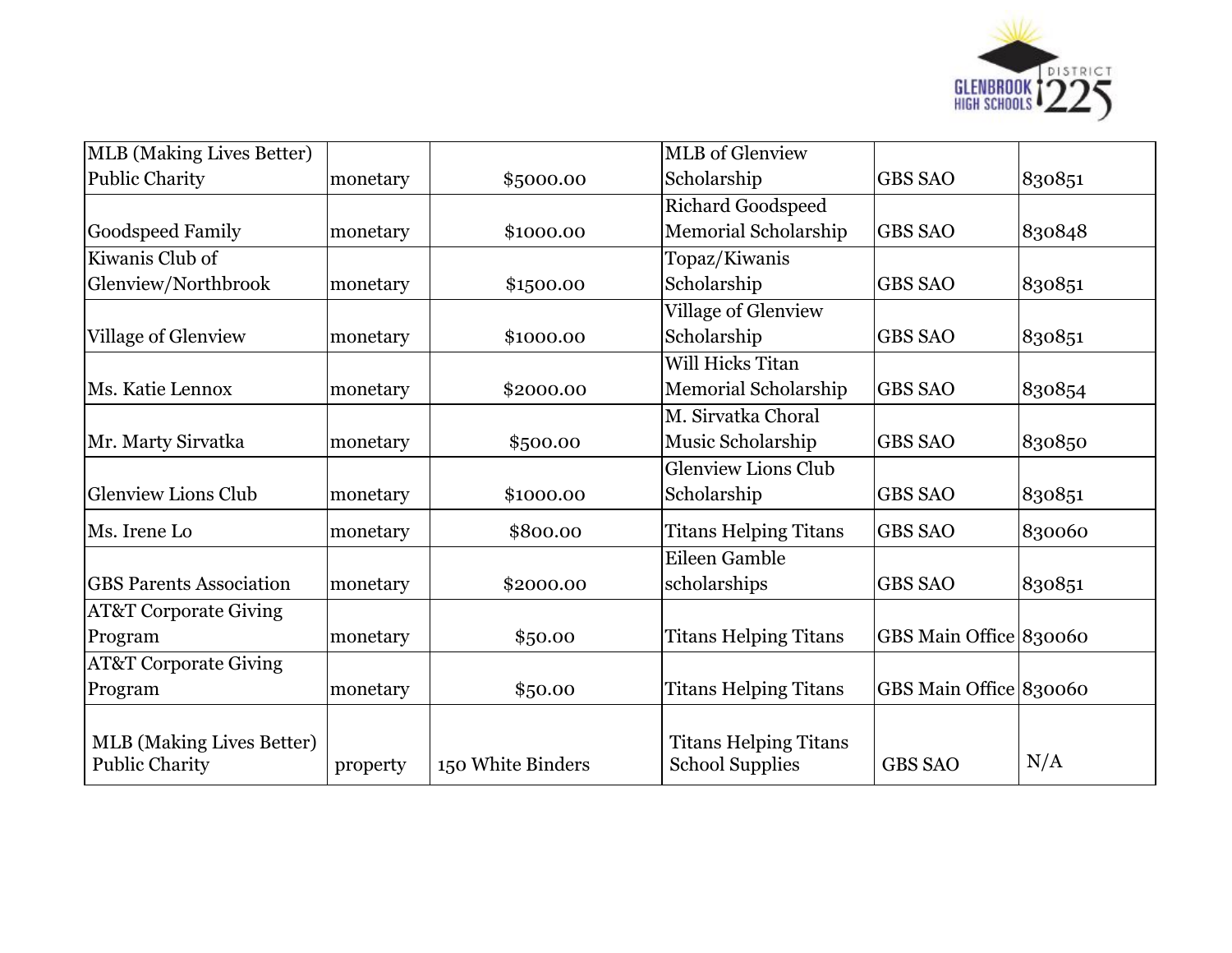

| <b>MLB</b> (Making Lives Better)<br><b>Public Charity</b> | property | 150 Black Binders                                           | <b>Titans Helping Titans</b><br><b>School Supplies</b> | <b>GBS SAO</b> | N/A |
|-----------------------------------------------------------|----------|-------------------------------------------------------------|--------------------------------------------------------|----------------|-----|
| <b>MLB</b> (Making Lives Better)<br><b>Public Charity</b> | property | 900 Two-pocket plastic<br>folders                           | <b>Titans Helping Titans</b><br><b>School Supplies</b> | <b>GBS SAO</b> | N/A |
| <b>MLB</b> (Making Lives Better)<br><b>Public Charity</b> | property | 640 BIC Mechanical #2<br>Pencils                            | <b>Titans Helping Titans</b><br><b>School Supplies</b> | <b>GBS SAO</b> | N/A |
| <b>MLB</b> (Making Lives Better)<br><b>Public Charity</b> | property | 160 Staedtler Mars White<br><b>Vinyl Erasers</b>            | <b>Titans Helping Titans</b><br><b>School Supplies</b> | <b>GBS SAO</b> | N/A |
| <b>MLB</b> (Making Lives Better)<br><b>Public Charity</b> | property | 150 Advantus Binder<br><b>Black/Clear Pencil</b><br>Pouches | <b>Titans Helping Titans</b><br><b>School Supplies</b> | <b>GBS SAO</b> | N/A |
| <b>MLB</b> (Making Lives Better)<br><b>Public Charity</b> | property | 300 Paper Mate InkJoy<br>Red Ink Ballpoint Pens             | <b>Titans Helping Titans</b><br><b>School Supplies</b> | <b>GBS SAO</b> | N/A |
| <b>MLB</b> (Making Lives Better)<br><b>Public Charity</b> | property | 480 Paper Mate InkJoy<br><b>Black Ink Ballpoint Pens</b>    | <b>Titans Helping Titans</b><br><b>School Supplies</b> | <b>GBS SAO</b> | N/A |
| <b>MLB</b> (Making Lives Better)<br><b>Public Charity</b> | property | 480 Paper Mate InkJoy<br><b>Blue Ink Ballpoint Pens</b>     | <b>Titans Helping Titans</b><br><b>School Supplies</b> | <b>GBS SAO</b> | N/A |